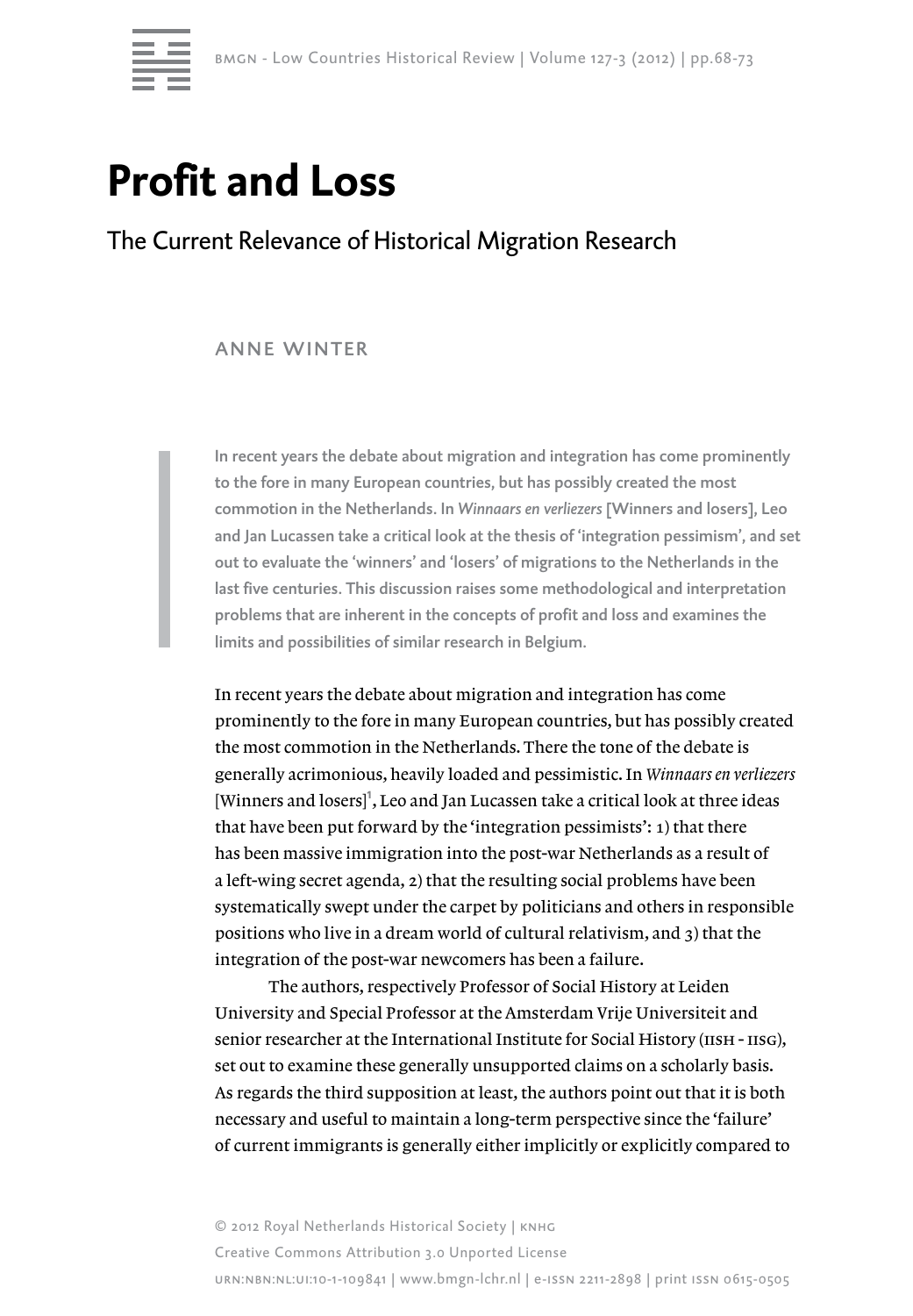what is claimed to have been the success of their counterparts from previous eras such as the Dutch 'Golden Age'. Here, however, the criteria are often inconsistent: 'For earlier periods, we see only the successful, "good" migrants, while for the present day we focus on the problematical, "bad" newcomers' (18). In order to redraw this picture the authors of this book set out to identify in the migrations that have characterised the Netherlands in the last five centuries 'who *won* and who *lost*, economically, socially and culturally, as well as politically' (18). In this way they hope to provide 'a scientifically balanced contribution to the needlessly antagonistic debate about integration, Islam and populism' (10).

### **Two central themes**

The result of this intention is that in fact the book covers two subjects. On the one hand it aims to reconstruct and evaluate half a century of political discourse and decision-making that have shaped post-war migration to the Netherlands – in order to test the first two claims of the integration pessimists. On the other hand, the book also tries to evaluate profit and loss in the migratory movements that have taken place over the last five centuries – an attempt in which an evaluation of the integration pessimists' third claim takes centre stage. The book also uses a 'reversed' chronological perspective, in which succeeding chapters look further back in time. In this way, in the first three chapters the post-war period predominates, while the periods from 1850 to 1945 and from 1550 to 1850 are each dealt with in a chapter of their own.

In the analysis of political discourse and decision-making with regard to migration since World War II, Leo and Jan Lucassen have to their credit a number of important recent works, by themselves or with close collaborators like Saskia Bonjour and Annemarie Cottaar. They make use not only of historical studies, but also primarily the sociological, political and anthropological literature, as well as statistical material. Taken together these invalidate the first two claims of the integration pessimists: in recent years there has been no question of massive immigration of the groups that are generally regarded as problematical; post-war immigration policy has been shaped more by the political right than by the left; the large-scale re-uniting of families in a period of marked unemployment after 1975 was mainly a coincidental result of previously acquired rights together with new restrictions on immigration; and Dutch 'minorities policy' in practice was not at all geared to multicultural aims.

1 Leo Lucassen and Jan Lucassen, *Winnaars en verliezers. Een nuchtere balans van vijfhonderd jaar immigratie* (Amsterdam: Bert Bakker, 2011, 304 pp., isbn 978 90 351 3643 4).

# **WINTER WINTER W. J. JACTIF AND LOSS**

**69**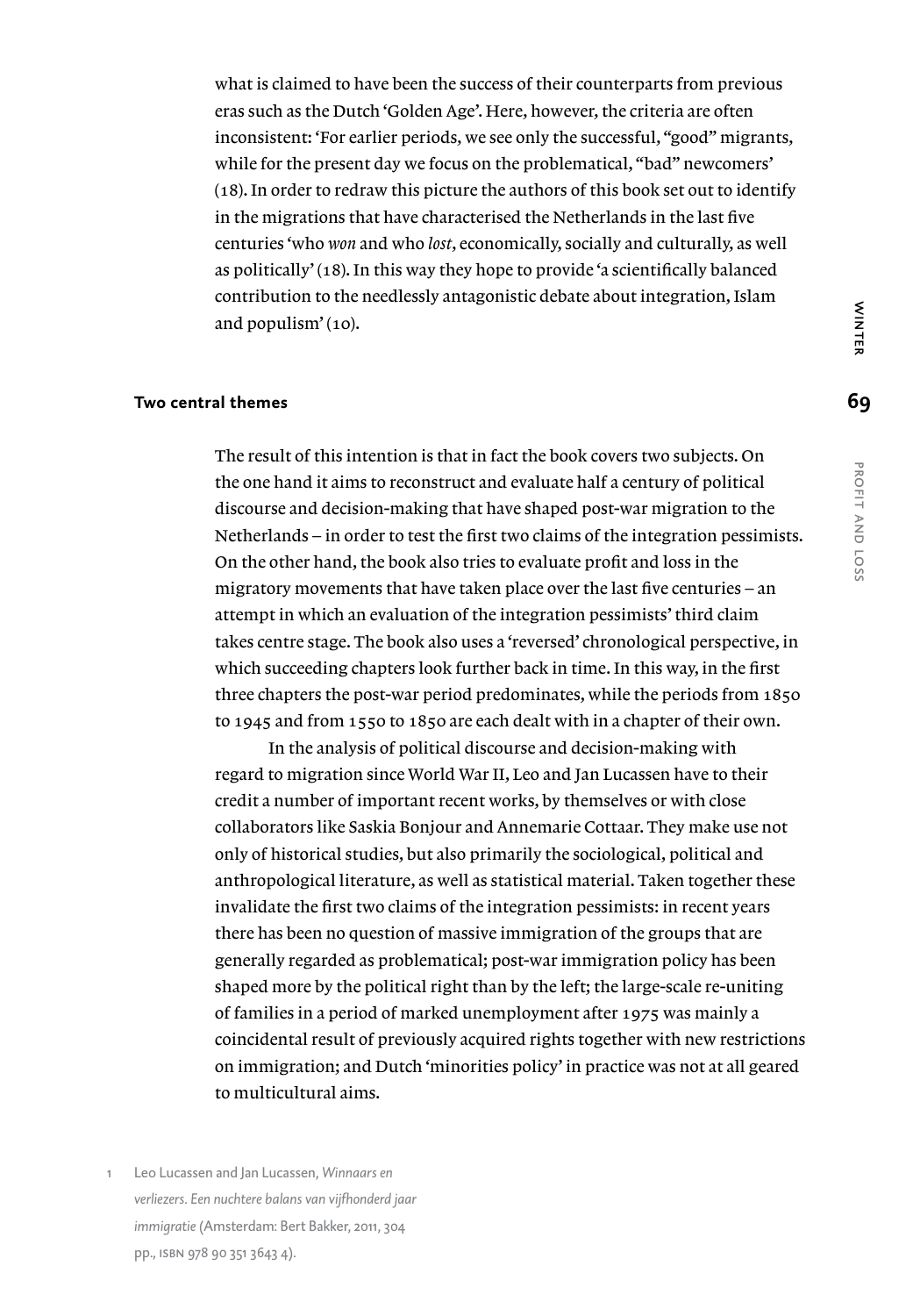Also as regards the book's second main theme – the question of who gained or lost by the different waves of migration throughout history – the authors can call into play a rich collection of previous studies, often carried out or instigated by themselves. In a certain sense then, this new book can be read as a condensed and updated version of the earlier overview, *Nieuwkomers. Immigranten en hun nakomelingen* [Newcomers: Immigrants and their descendants] by Jan Lucassen and Rinus Penninx, which was first published in 1985. At the same time, in raising the question of profit and loss the authors intend to go much further than a general survey of the who, when, how and why of immigration to the Netherlands in the last 500 years and to dig deeper than the statement that throughout this period there has always been immigration – and often more so than at present.

### **A difficult question on virgin ground**

The existence of prior studies does not detract from the fact that the central question is extremely difficult to answer simply: profit or loss might vary enormously, for example in the light of the social aspects considered (economic, social, cultural etc.), relative social standing (employers, workers, students etc.) and temporal perspective (short or long term). Moreover, an answer to this question to a certain extent always involves a *counterfactual* element, a comparison with a situation in which the migration concerned did *not* take place, with all the attendant difficulties. Although the authors are aware of the different possibilities of interpretation that their basic question implies – hence their emphasis on winners and losers rather than profit and loss – in a book intended for the general public there remains relatively little room to debate questions of methodology. Since the basic question is one that is seldom raised in historical research on migration, possibly as a result of a certain scholarly reticence, the authors here are obliged to approach largely virgin ground.

Symptomatic of the difficulties of interpretation that can arise here is the observation that 'without their arrival [...] wages would have risen even more' is regarded as a positive contribution from immigrant workers in the period from 1956 to 1973 (57), while this would probably be interpreted differently from the point of view of wage-earners than from that of employers. Migrants' contribution to Dutch competitiveness (57) or seen as an antidote to problems arising from increased longevity (46) also imply a view of economic development that is debatable. The same is true of the statement that migrants' presence provided 'double profits for the traditional sectors', the viability of which could be extended thanks to the employment of cheap immigrant workers (147), while at the same time this constituted a disincentive to modernisation, so that these sectors were badly affected in the 1970s when the global crisis hit home (63). In other words, what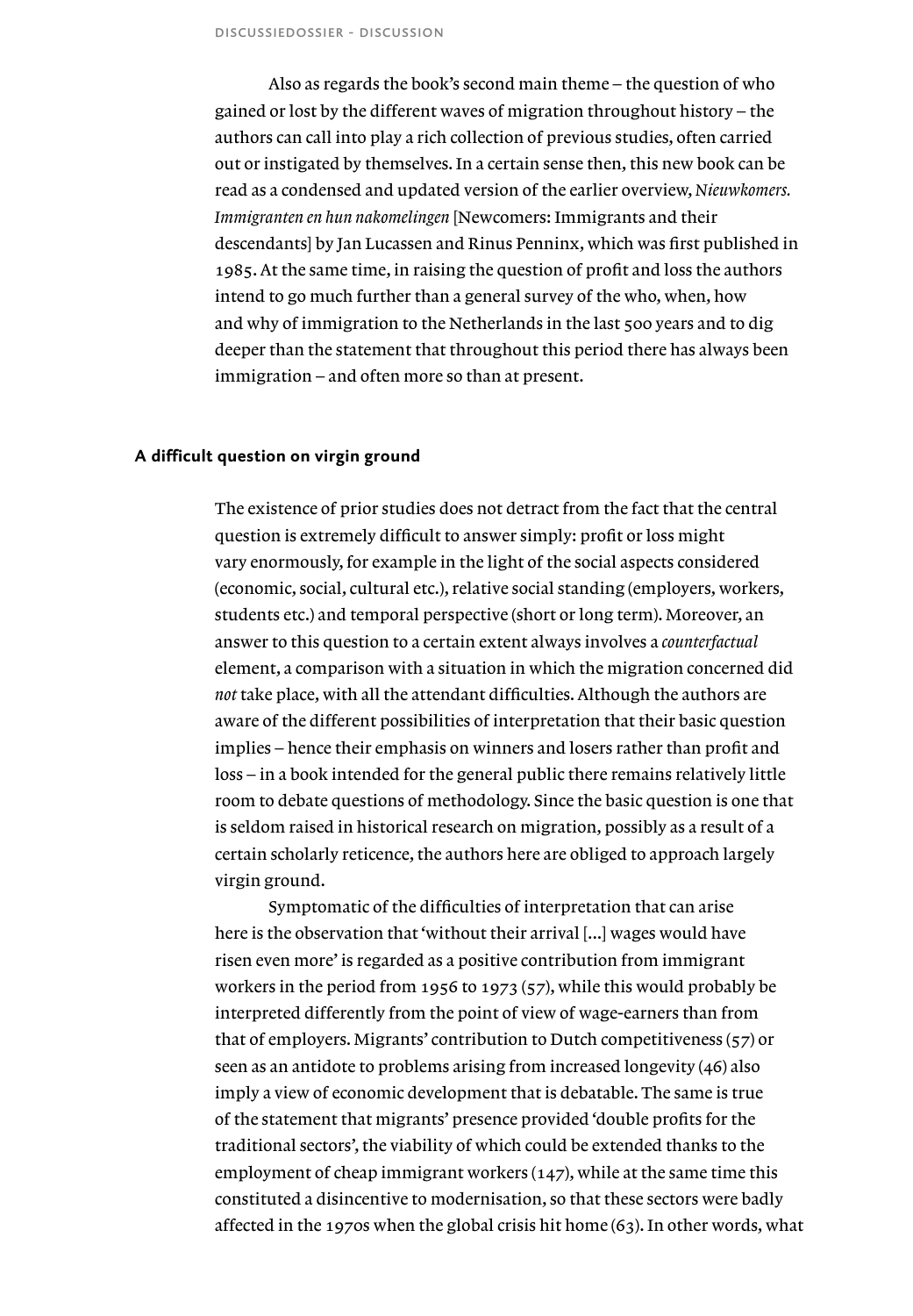was an advantage at a given moment in time would subsequently become a disadvantage. It is precisely the importance of this temporal element in the general appreciation that makes diachronic comparisons of profit and loss so difficult: the balance-sheet of the migration movements during the Golden Age by definition can be drawn up from a long-term view, while this is not yet possible for more recent immigration.

On the other hand, the fact that a question is difficult to answer is no reason for it not to be asked, certainly when it will otherwise become the property of relatively unfounded and unsubtle opinions in the current debate on integration. The authors therefore deserve emulation in the lines of approach that they have set out in this book – their advocacy of an extensive historical perspective in the analysis of current questions on migration and integration, the drawing-up of a complex balance-sheet of profit and loss in a historical perspective, and their appeal to a broader audience than that of only historians or academics – which as far as we can gauge from its impact in the media has certainly been the case with *Winnaars en verliezers*. In this respect, the book must be situated within a multifaceted and ambitious scientific project that enables Leo and Jan Lucassen to exert influence on the migration debate both within the academic community and for a wider audience. With publications such as *Nieuwkomers* [Newcomers] in 1985 and *Gelijkheid en onbehagen* [Equality and dissatisfaction] (2006)*,* this project can best be described as one of bridge-building – between social scientists and historians from different national traditions, with comparative studies like *The Immigrant Threat* (2005), and between academics on the one hand and politicians and the general public on the other.

### **A view from Belgium**

From a Belgian point of view, it is noteworthy that historians can successfully impose their views on the current migration debate, including both a critical analysis of post-war migration policy and a long-term perspective on the migratory movements of the last five hundred years. Although in Belgium there is a corpus of important critical literature with regard to post-war migration policy and the integration debate, involving sociologists, political scientists and cultural philosophers such as Jan Blommaert, Andre Rea and Dirk Jacobs, whose important contributions have had a wide public response, these have seldom, if ever, been placed in a historical perspective. Important steps towards introducing a long-term perspective into current debates in fact were provided by the historian Anne Morelli in her *Geschiedenis van het eigen volk* [History of our own people] in 1993, but these remained largely without emulation. Recent initiatives and publications such as those on Flemish migration to Wallonia (1850-2000) from the KADOC Documentation and Research Centre for Religion, Culture and Society under impulse

**71**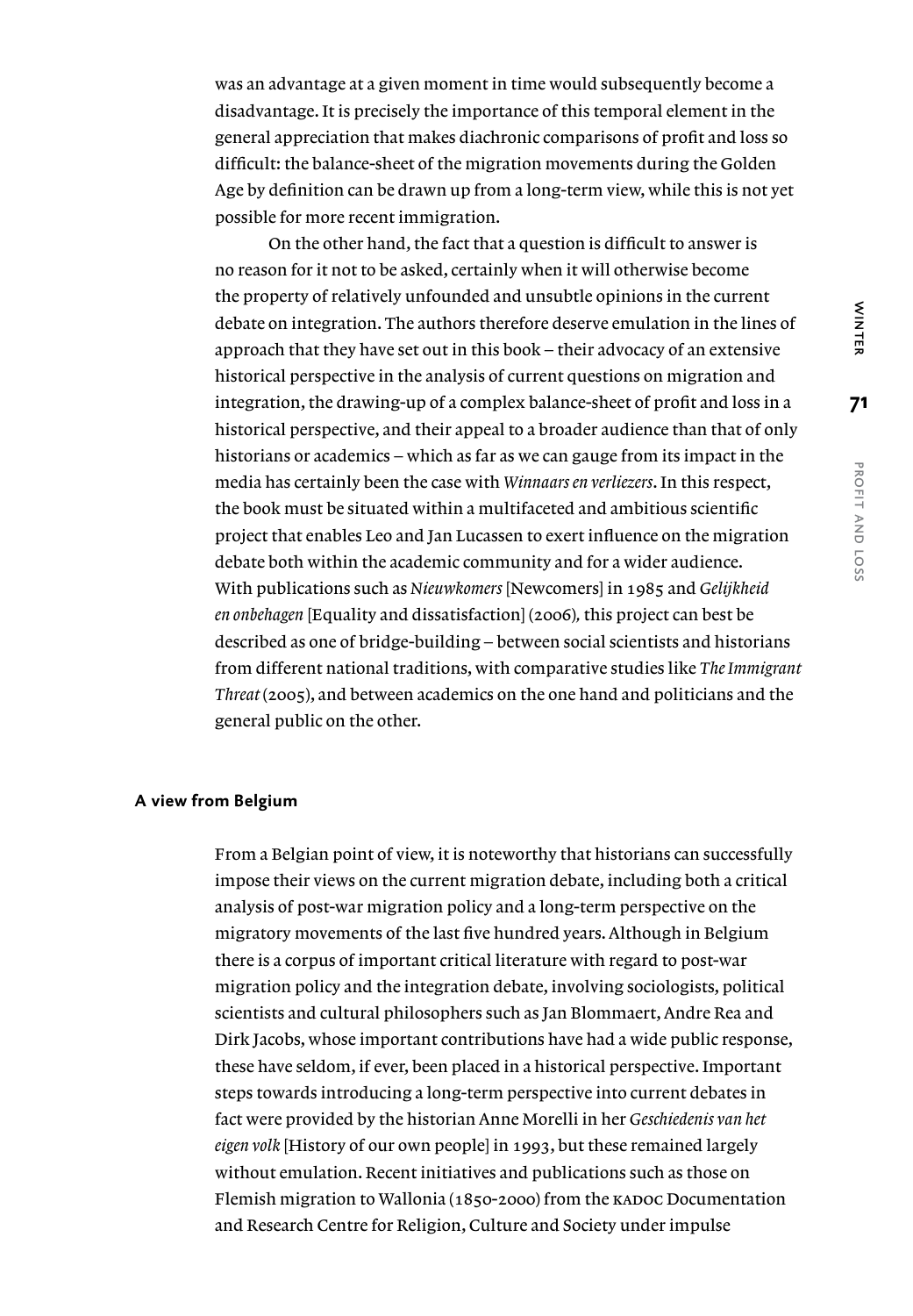

### $\blacktriangle$

Four Moroccan miners in working clothes. Postcard with on the reverse the text: 40 ans de présence marocaine en Belgique. De l'immigration à la citoyenneté, février 2004 [40 years of Moroccan presence in Belgium. From immigration to citizenship, February 2004]. Amsab-Institute of Social History, Ghent.